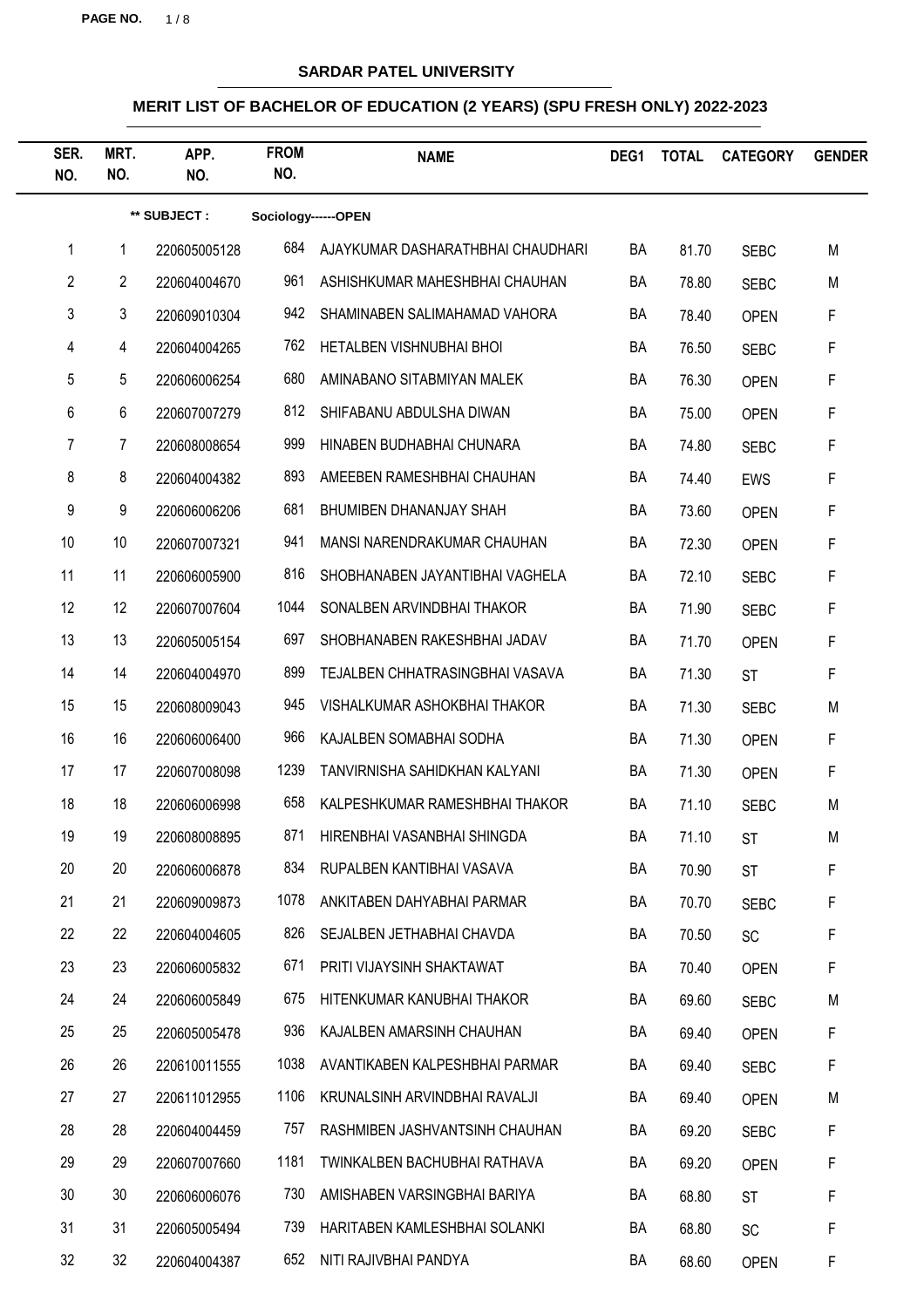**PAGE NO.** 2 / 8

## **SARDAR PATEL UNIVERSITY**

| SER.<br>NO. | MRT.<br>NO. | APP.<br>NO.  | <b>FROM</b><br>NO.  | <b>NAME</b>                          | DEG1 | <b>TOTAL</b> | <b>CATEGORY</b> | <b>GENDER</b> |
|-------------|-------------|--------------|---------------------|--------------------------------------|------|--------------|-----------------|---------------|
|             |             | ** SUBJECT : | Sociology------OPEN |                                      |      |              |                 |               |
| 33          | 33          | 220604004674 | 760                 | DEVYANGIBEN ASHOKBHAI PARMAR         | BA   | 68.20        | SC              | F             |
| 34          | 34          | 220606006331 | 803                 | JUBEENBANU JAHEERMIYA MALEK          | BA   | 68.20        | <b>OPEN</b>     | F             |
| 35          | 35          | 220605005199 | 832                 | ANITABEN SURENDRASINH RAVALJI        | BA   | 68.20        | <b>OPEN</b>     | F             |
| 36          | 36          | 220608008652 | 1193                | JASHAVANTSINH PRATAPSINH PARMAR      | BA   | 68.20        | <b>SEBC</b>     | M             |
| 37          | 37          | 220605005101 | 1241                | ROHINIBEN RANCHHODBHAI VAGHELA       | BA   | 68.20        | <b>SEBC</b>     | F             |
| 38          | 38          | 220606005822 | 1214                | RINKUBEN RAJUBHAI VAGHELA            | BA   | 67.30        | <b>OPEN</b>     | F             |
| 39          | 39          | 220607007667 | 656                 | YASHRAJSINH JAGDISHSINH GOHIL        | BA   | 66.70        | EWS             | M             |
| 40          | 40          | 220604004369 | 774                 | JAYSHREEKUMARI LALSINH CHAUHAN       | BA   | 66.70        | <b>OPEN</b>     | F             |
| 41          | 41          | 220604004620 | 883                 | SHILPABEN MAHENDRABHAI RATHVA        | BA   | 65.90        | <b>ST</b>       | F             |
| 42          | 42          | 220610012104 | 1059                | NEHABEN MAHENDRABHAI SOLANKI         | BA   | 65.50        | <b>SEBC</b>     | F             |
| 43          | 43          | 220608009025 | 791                 | SHAKUNABEN JINGABHAI RATHVA          | BA   | 65.20        | <b>ST</b>       | F             |
| 44          | 44          | 220608009133 | 794                 | DIVYABEN KIRITKUMAR SOLANKI          | BA   | 65.20        | SC              | F             |
| 45          | 45          | 220605005236 | 896                 | AJAYKUMAR MAHENDRABHAI PARMAR        | BA   | 64.80        | <b>OPEN</b>     | M             |
| 46          | 46          | 220606005888 | 858                 | MANVENDRAKUMAR GOPALSINH RATHOD      | BA   | 64.60        | <b>OPEN</b>     | M             |
| 47          | 47          | 220606005748 | 738                 | VIKRAMSINH ARVINDBHAI PARMAR         | BA   | 63.60        | EWS             | M             |
| 48          | 48          | 220605005160 | 747                 | INDIRABEN BHIKHABHAI JADAV           | BA   | 63.40        | <b>OPEN</b>     | F             |
| 49          | 49          | 220604004427 | 677                 | CHINTANKUMAR NARSINGBHAI VASAVA      | BA   | 63.00        | <b>ST</b>       | M             |
| 50          | 50          | 220608008718 | 877                 | RUPABEN HARSHADBHAI VASAVA           | BA   | 62.30        | <b>ST</b>       | F             |
| 51          | 51          | 220607007917 | 970                 | NITINKUMAR MANOJBHAI SHARMA          | BA   | 62.30        | PH              | M             |
| 52          | 52          | 220606006871 | 890                 | PRAVINKUMAR SHATRUGHNABHAI BARJOD    | BA   | 61.90        | <b>ST</b>       | M             |
| 53          | 53          | 220608009199 | 882                 | <b>JAGRUTIBEN GORDHANBHAI RATHWA</b> | BA   | 61.70        | <b>ST</b>       | F             |
| 54          | 54          | 220609010919 | 1151                | TARLIKABEN BAKORBHAI THAKOR          | BA   | 61.30        | <b>SEBC</b>     | F             |
| 55          | 55          | 220608008757 | 1033                | ANITABEN AJITSINH SODHAPARMAR        | BA   | 60.70        | <b>SEBC</b>     | F             |
| 56          | 56          | 220610012578 | 1164                | VISHALKUMAR RAMESHBHAI CHAVDA        | BA   | 60.20        | <b>OPEN</b>     | M             |
| 57          | 57          | 220604004799 | 746                 | SEJALBEN MAHESHBHAI BHABHOR          | BA   | 59.20        | <b>ST</b>       | F             |
| 58          | 58          | 220609011277 | 1162                | VIJAYKUMAR BHALABHAI BHOJANI         | BA   | 58.80        | <b>OPEN</b>     | M             |
| 59          | 59          | 220604004296 | 733                 | NIKITABEN SURESHBHAI PARMAR          | BA   | 58.60        | SC              | F             |
| 60          | 60          | 220607007831 | 959                 | MAHINBANU NAEEMMOHAMMED THAKOR       | BA   | 57.90        | <b>OPEN</b>     | F             |
| 61          | 61          | 220607008287 | 872                 | DIPIKSHA RAKESHBHAI CHAUDHARI        | BA   | 57.70        | <b>ST</b>       | F             |
| 62          | 62          | 220605005192 | 1013                | YOGESHKUMAR SHANTILAL HARIJAN        | BA   | 56.70        | SC              | M             |
| 63          | 63          | 220608009059 | 787                 | JAYDIPKUMAR MAHESHBHAI PARMAR        | BA   | 55.90        | <b>OPEN</b>     | M             |
| 64          | 64          | 220604004587 | 1146                | MANSIBEN GHANSHYAMBHAI SUTHAR        | BA   | 55.00        | <b>SEBC</b>     | F             |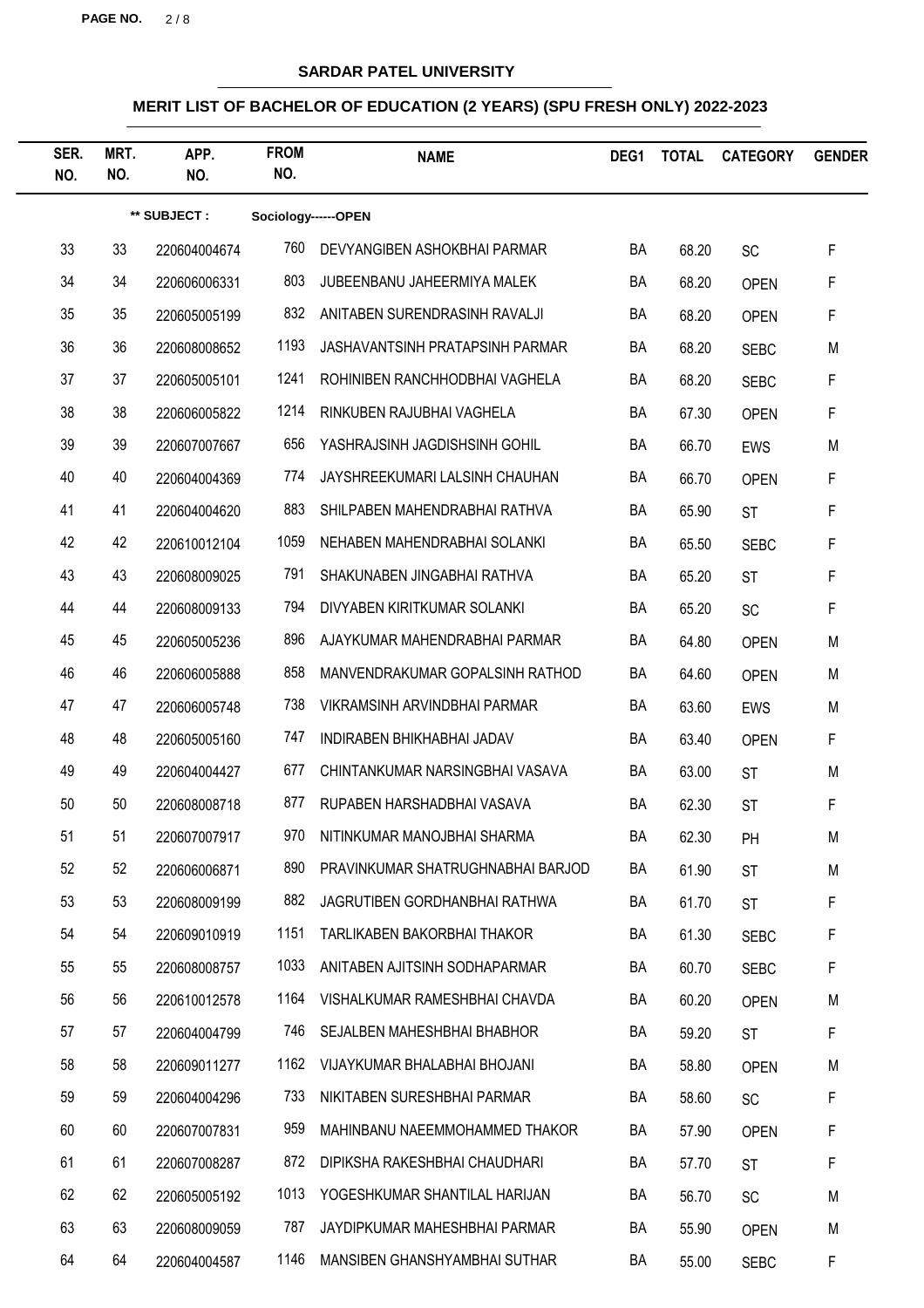**PAGE NO.** 3 / 8

## **SARDAR PATEL UNIVERSITY**

| SER.<br>NO. | MRT.<br>NO. | APP.<br>NO.  | <b>FROM</b><br>NO.  | <b>NAME</b>                       | DEG <sub>1</sub> | <b>TOTAL</b> | <b>CATEGORY</b> | <b>GENDER</b> |
|-------------|-------------|--------------|---------------------|-----------------------------------|------------------|--------------|-----------------|---------------|
|             |             | ** SUBJECT : | Sociology------OPEN |                                   |                  |              |                 |               |
| 65          | 65          | 220611012939 | 1114                | MAHAMMADFAEEK MAHAMMADSAFI THAKOR | BA               | 54.80        | <b>OPEN</b>     | M             |
| 66          | 66          | 220605005113 | 1207                | DIPIN RAVJIBHAI GOYAL             | BA               | 52.30        | PH              | M             |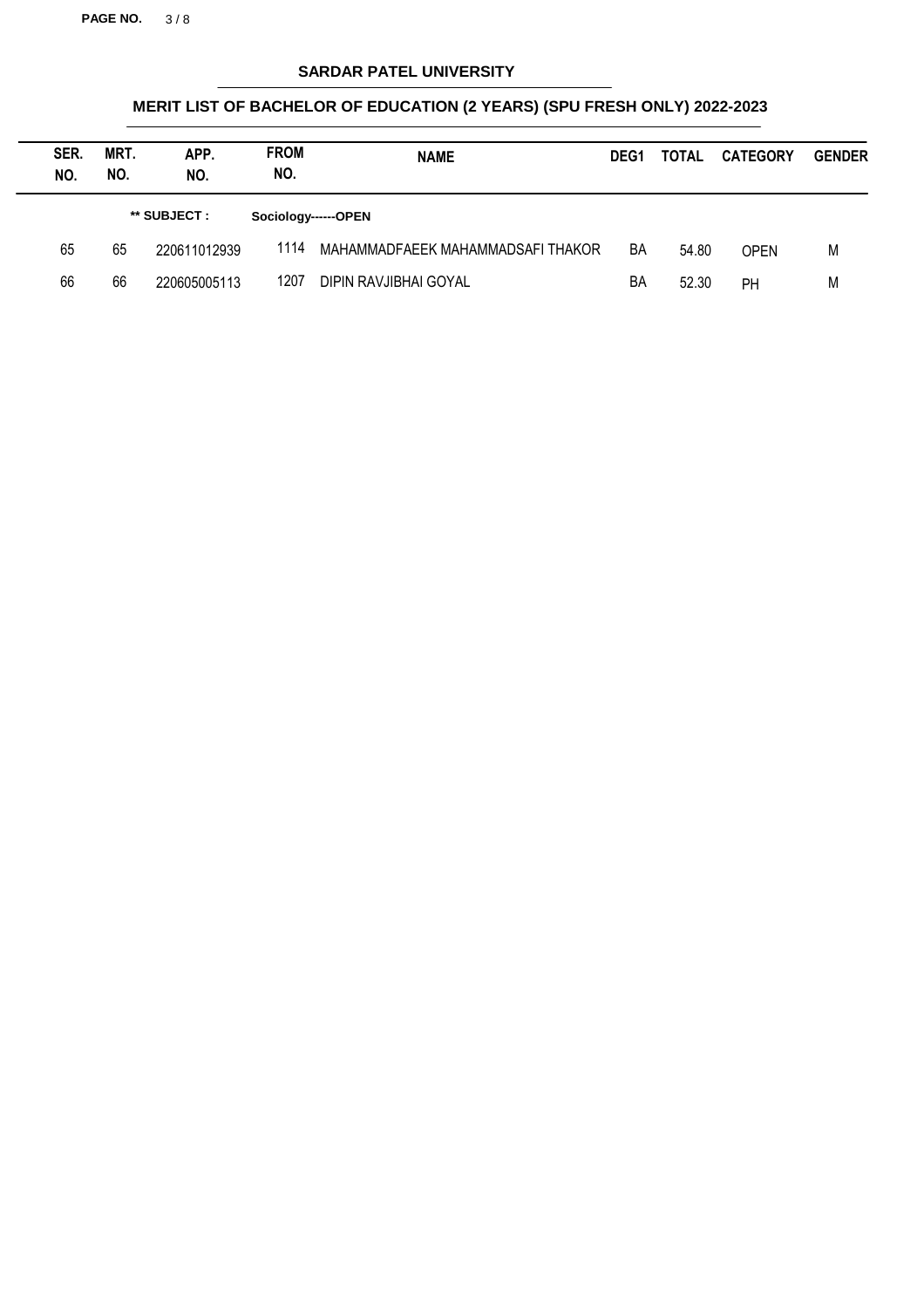**PAGE NO.** 4 / 8

## **SARDAR PATEL UNIVERSITY**

| SER.<br>NO. | MRT.<br>NO. | APP.<br>NO.  | <b>FROM</b><br>NO. | <b>NAME</b>                   | DEG <sub>1</sub> | TOTAL | <b>CATEGORY</b> | <b>GENDER</b> |
|-------------|-------------|--------------|--------------------|-------------------------------|------------------|-------|-----------------|---------------|
|             |             | ** SUBJECT : | Sociology------SC  |                               |                  |       |                 |               |
|             | 22          | 220604004605 | 826                | SEJALBEN JETHABHAI CHAVDA     | ΒA               | 70.50 | <b>SC</b>       | F             |
| 2           | 31          | 220605005494 | 739                | HARITABEN KAMLESHBHAI SOLANKI | BA               | 68.80 | <b>SC</b>       | F             |
| 3           | 33          | 220604004674 | 760                | DEVYANGIBEN ASHOKBHAI PARMAR  | BA               | 68.20 | <b>SC</b>       | F             |
| 4           | 44          | 220608009133 | 794                | DIVYABEN KIRITKUMAR SOLANKI   | BA               | 65.20 | <b>SC</b>       | F             |
| 5           | 59          | 220604004296 | 733                | NIKITABEN SURESHBHAI PARMAR   | BA               | 58.60 | <b>SC</b>       | F             |
| 6           | 62          | 220605005192 | 1013               | YOGESHKUMAR SHANTILAL HARIJAN | BA               | 56.70 | <b>SC</b>       | M             |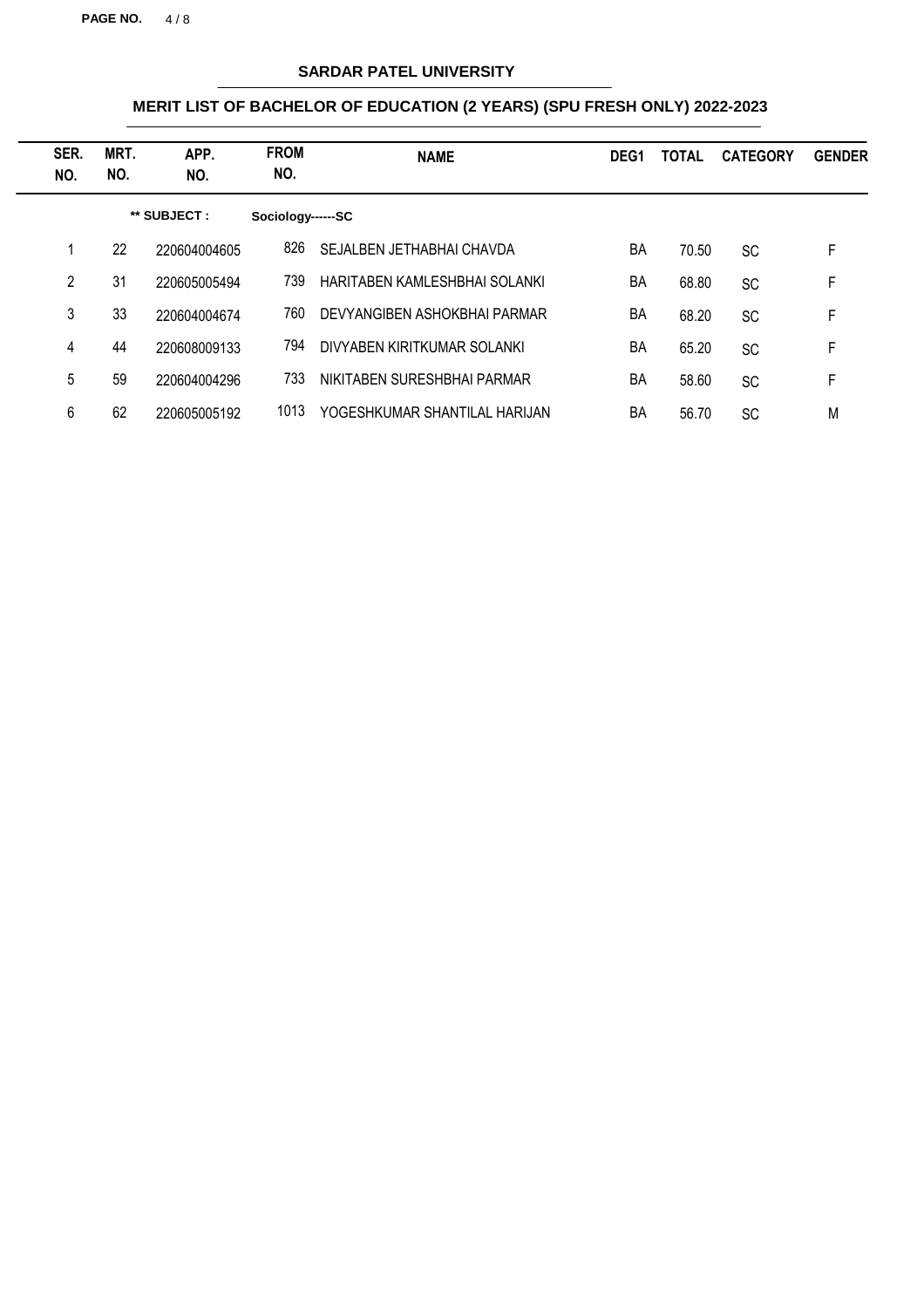**PAGE NO.** 5 / 8

## **SARDAR PATEL UNIVERSITY**

| SER.<br>NO. | MRT.<br>NO. | APP.<br>NO.  | <b>FROM</b><br>NO. | <b>NAME</b>                          | DEG <sub>1</sub> | <b>TOTAL</b> | <b>CATEGORY</b> | <b>GENDER</b> |
|-------------|-------------|--------------|--------------------|--------------------------------------|------------------|--------------|-----------------|---------------|
|             |             | ** SUBJECT : | Sociology------ST  |                                      |                  |              |                 |               |
|             | 14          | 220604004970 | 899                | TEJALBEN CHHATRASINGBHAI VASAVA      | BA               | 71.30        | <b>ST</b>       | F             |
| 2           | 19          | 220608008895 | 871                | HIRENBHAI VASANBHAI SHINGDA          | BA               | 71.10        | <b>ST</b>       | M             |
| 3           | 20          | 220606006878 | 834                | RUPALBEN KANTIBHAI VASAVA            | BA               | 70.90        | <b>ST</b>       | F             |
| 4           | 30          | 220606006076 | 730                | AMISHABEN VARSINGBHAI BARIYA         | BA               | 68.80        | <b>ST</b>       | F             |
| 5           | 41          | 220604004620 | 883                | SHILPABEN MAHENDRABHAI RATHVA        | BA               | 65.90        | <b>ST</b>       | F             |
| 6           | 43          | 220608009025 | 791                | SHAKUNABEN JINGABHAI RATHVA          | BA               | 65.20        | <b>ST</b>       | F             |
| 7           | 49          | 220604004427 | 677                | CHINTANKUMAR NARSINGBHAI VASAVA      | <b>BA</b>        | 63.00        | <b>ST</b>       | M             |
| 8           | 50          | 220608008718 | 877                | RUPABEN HARSHADBHAI VASAVA           | BA               | 62.30        | <b>ST</b>       | F             |
| 9           | 52          | 220606006871 | 890                | PRAVINKUMAR SHATRUGHNABHAI BARJOD    | BA               | 61.90        | <b>ST</b>       | M             |
| 10          | 53          | 220608009199 | 882                | <b>JAGRUTIBEN GORDHANBHAI RATHWA</b> | <b>BA</b>        | 61.70        | <b>ST</b>       | F             |
| 11          | 57          | 220604004799 | 746                | SEJALBEN MAHESHBHAI BHABHOR          | BA               | 59.20        | <b>ST</b>       | F             |
| 12          | 61          | 220607008287 | 872                | DIPIKSHA RAKESHBHAI CHAUDHARI        | BA               | 57.70        | <b>ST</b>       | F             |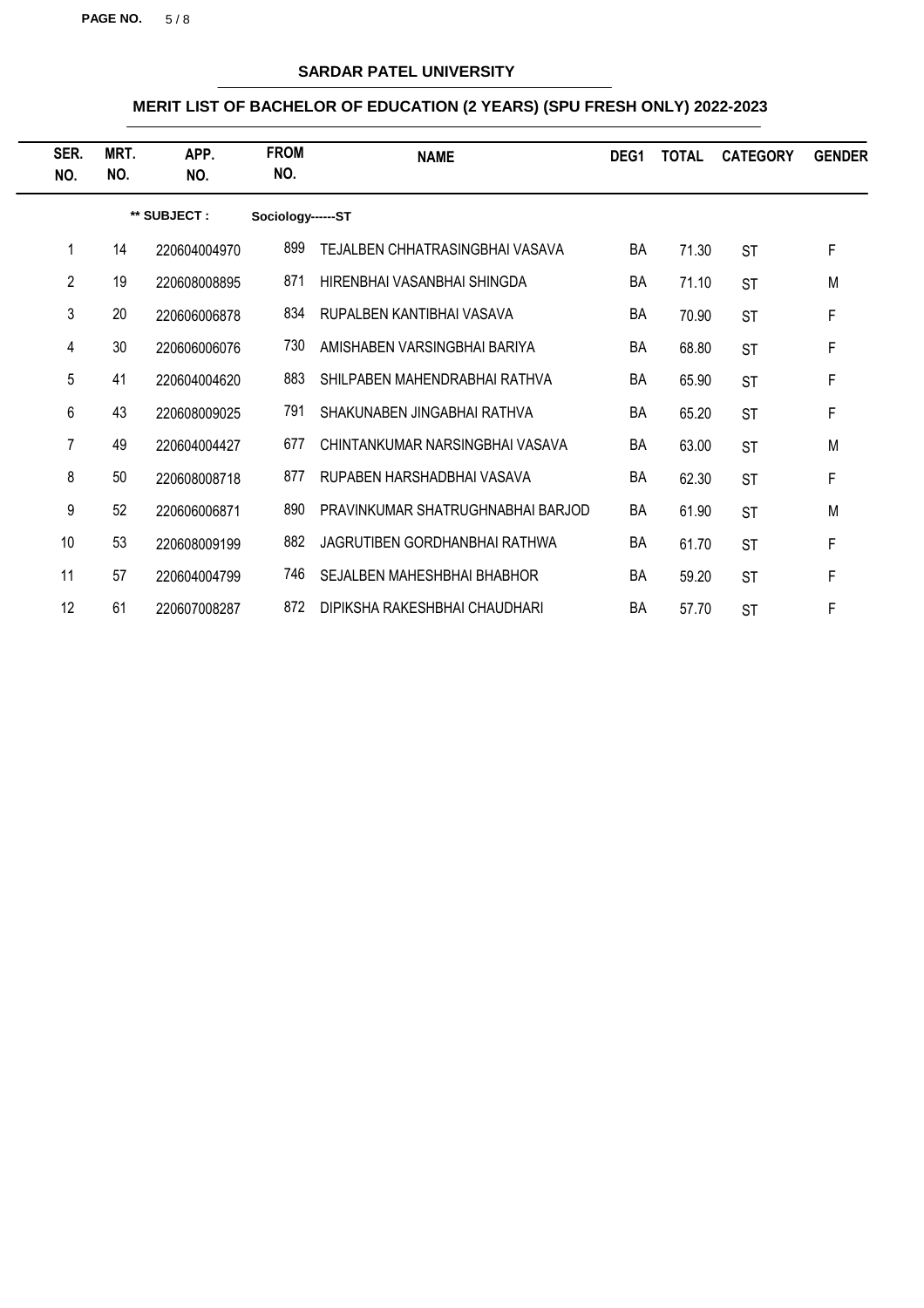**PAGE NO.** 6 / 8

## **SARDAR PATEL UNIVERSITY**

| SER.<br>NO.    | MRT.<br>NO.    | APP.<br>NO.  | <b>FROM</b><br>NO.  | <b>NAME</b>                       | DEG1 | <b>TOTAL</b> | <b>CATEGORY</b> | <b>GENDER</b> |
|----------------|----------------|--------------|---------------------|-----------------------------------|------|--------------|-----------------|---------------|
|                |                | ** SUBJECT : | Sociology------SEBC |                                   |      |              |                 |               |
| 1              | 1              | 220605005128 | 684                 | AJAYKUMAR DASHARATHBHAI CHAUDHARI | BA   | 81.70        | <b>SEBC</b>     | M             |
| $\overline{2}$ | $\overline{2}$ | 220604004670 | 961                 | ASHISHKUMAR MAHESHBHAI CHAUHAN    | BA   | 78.80        | <b>SEBC</b>     | M             |
| 3              | 4              | 220604004265 | 762                 | HETALBEN VISHNUBHAI BHOI          | BA   | 76.50        | <b>SEBC</b>     | F             |
| 4              | $\overline{7}$ | 220608008654 | 999                 | HINABEN BUDHABHAI CHUNARA         | BA   | 74.80        | <b>SEBC</b>     | F             |
| 5              | 11             | 220606005900 | 816                 | SHOBHANABEN JAYANTIBHAI VAGHELA   | BA   | 72.10        | <b>SEBC</b>     | F             |
| 6              | 12             | 220607007604 | 1044                | SONALBEN ARVINDBHAI THAKOR        | BA   | 71.90        | <b>SEBC</b>     | F             |
| $\overline{7}$ | 15             | 220608009043 | 945                 | VISHALKUMAR ASHOKBHAI THAKOR      | BA   | 71.30        | <b>SEBC</b>     | M             |
| 8              | 18             | 220606006998 | 658                 | KALPESHKUMAR RAMESHBHAI THAKOR    | BA   | 71.10        | <b>SEBC</b>     | M             |
| 9              | 21             | 220609009873 | 1078                | ANKITABEN DAHYABHAI PARMAR        | BA   | 70.70        | <b>SEBC</b>     | F             |
| 10             | 24             | 220606005849 | 675                 | HITENKUMAR KANUBHAI THAKOR        | BA   | 69.60        | <b>SEBC</b>     | M             |
| 11             | 26             | 220610011555 | 1038                | AVANTIKABEN KALPESHBHAI PARMAR    | BA   | 69.40        | <b>SEBC</b>     | F             |
| 12             | 28             | 220604004459 | 757                 | RASHMIBEN JASHVANTSINH CHAUHAN    | BA   | 69.20        | <b>SEBC</b>     | F             |
| 13             | 36             | 220608008652 | 1193                | JASHAVANTSINH PRATAPSINH PARMAR   | BA   | 68.20        | <b>SEBC</b>     | M             |
| 14             | 37             | 220605005101 | 1241                | ROHINIBEN RANCHHODBHAI VAGHELA    | BA   | 68.20        | <b>SEBC</b>     | F             |
| 15             | 42             | 220610012104 | 1059                | NEHABEN MAHENDRABHAI SOLANKI      | BA   | 65.50        | <b>SEBC</b>     | F             |
| 16             | 54             | 220609010919 | 1151                | TARLIKABEN BAKORBHAI THAKOR       | BA   | 61.30        | <b>SEBC</b>     | F             |
| 17             | 55             | 220608008757 | 1033                | ANITABEN AJITSINH SODHAPARMAR     | BA   | 60.70        | <b>SEBC</b>     | F             |
| 18             | 64             | 220604004587 | 1146                | MANSIBEN GHANSHYAMBHAI SUTHAR     | BA   | 55.00        | <b>SEBC</b>     | F             |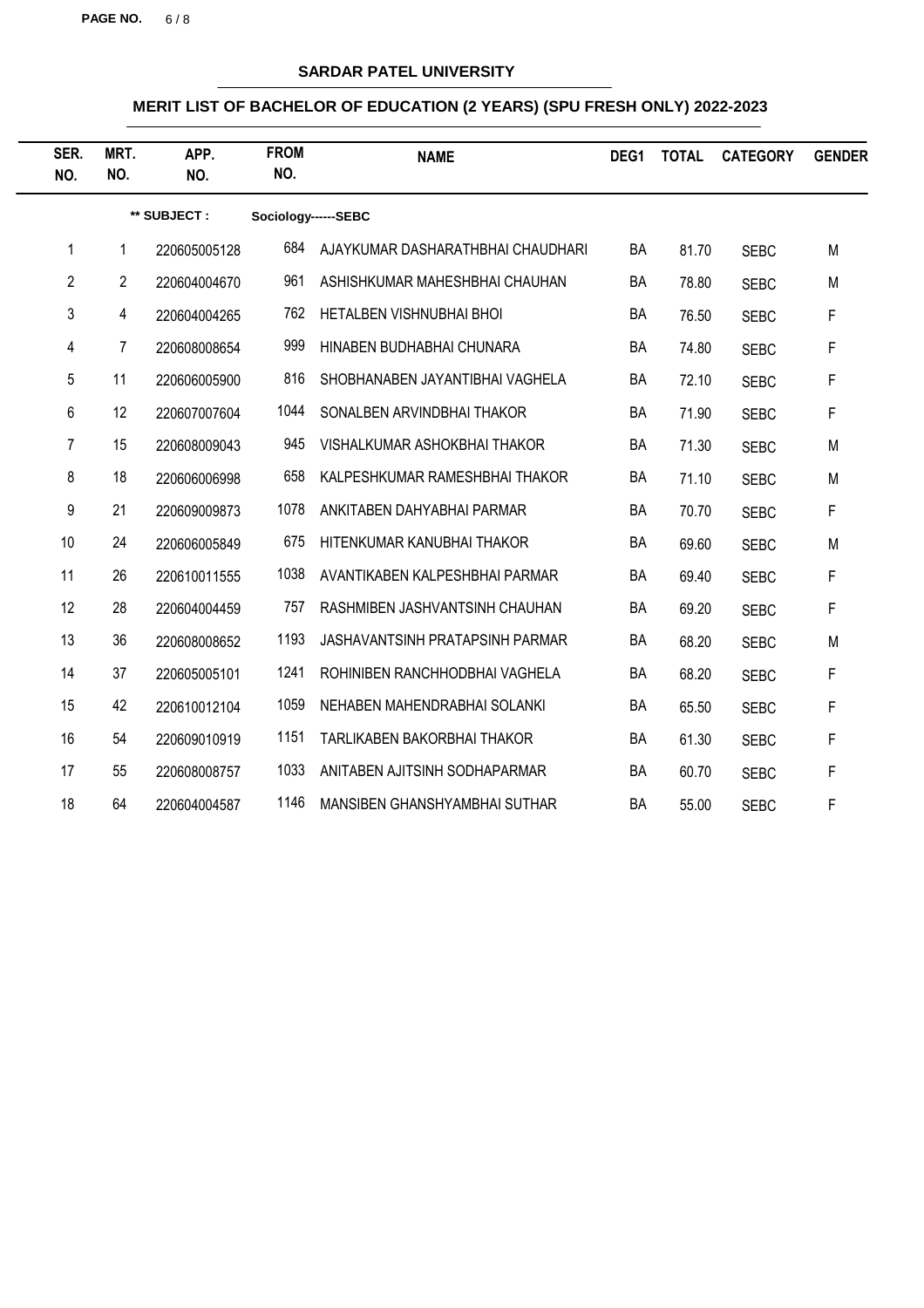**PAGE NO.** 7 / 8

## **SARDAR PATEL UNIVERSITY**

| SER.<br>NO. | MRT.<br>NO. | APP.<br>NO.  | <b>FROM</b><br>NO. | <b>NAME</b>                   | DEG <sub>1</sub> | <b>TOTAL</b> | <b>CATEGORY</b> | <b>GENDER</b> |
|-------------|-------------|--------------|--------------------|-------------------------------|------------------|--------------|-----------------|---------------|
|             |             | ** SUBJECT : | Sociology------EWS |                               |                  |              |                 |               |
|             | 8           | 220604004382 | 893                | AMEEBEN RAMESHBHAI CHAUHAN    | BA               | 74.40        | <b>EWS</b>      | F             |
| 2           | 39          | 220607007667 | 656                | YASHRAJSINH JAGDISHSINH GOHIL | BA               | 66.70        | EWS             | M             |
| 3           | 47          | 220606005748 | 738                | VIKRAMSINH ARVINDBHAI PARMAR  | BA               | 63.60        | <b>EWS</b>      | M             |